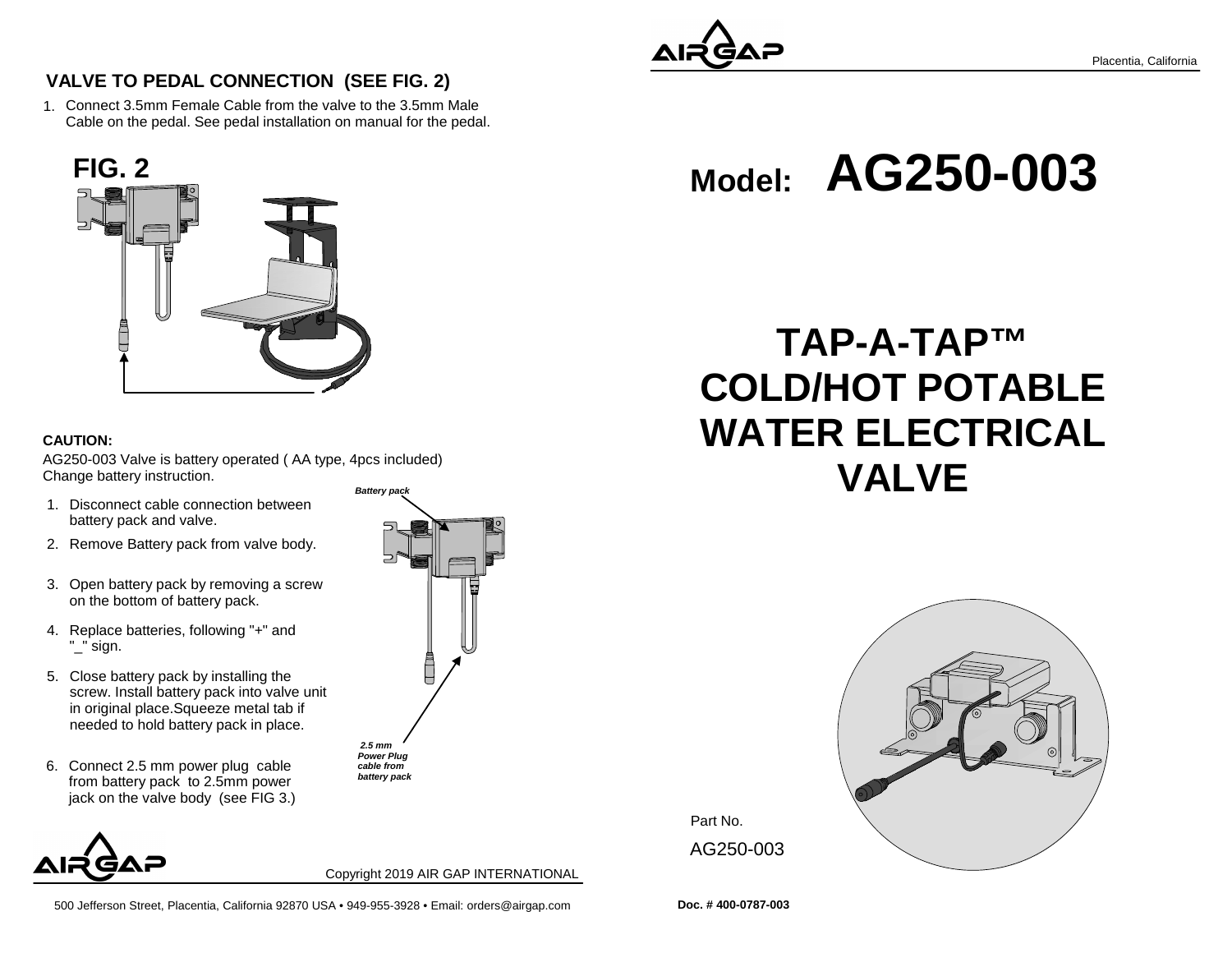### **Installation Procedures**



-OVER-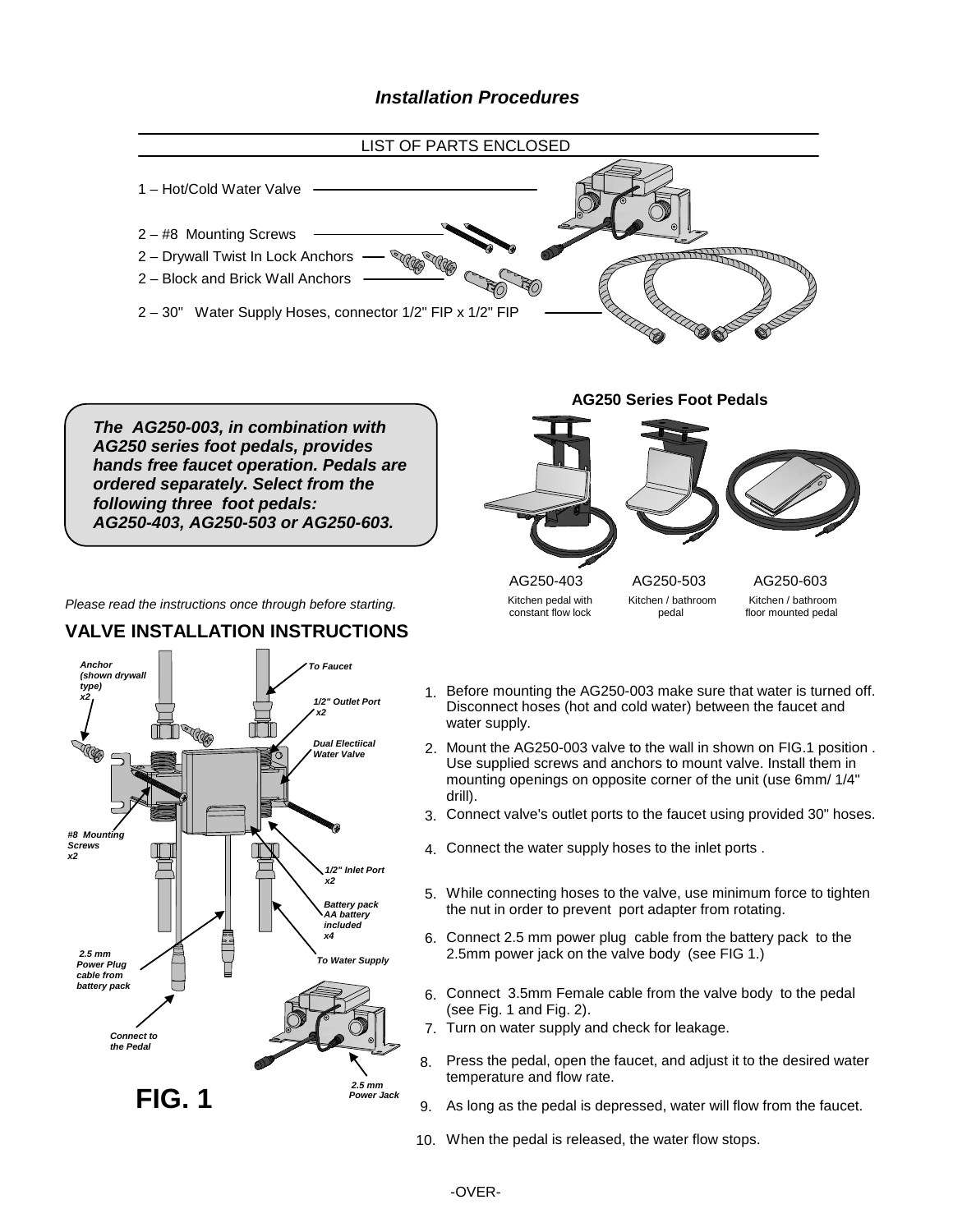

Placentia, California



5. Press the pedal on right side to lock in open position, open the faucet, and adjust it to the desired water temperature and flow rate.

As long as the pedal is pressed, water will flow from the faucet.

To release the pedal, press on the left side.

When the pedal is released, the water flow stops.



**TAP-A-TAP™**

**Model:AG250-403**

**KITCHEN PEDAL WITH**

**CONSTANT FLOW LOCK**

**STAINLESS STEEL FINISH**

Part No. AG250-403



Copyright 2019 AIR GAP INTERNATIONAL

500 Jefferson Street, Placentia, California 92870 USA • 949-955-3928 • Email: orders@airgap.com **Doc. # 400-0790-002**